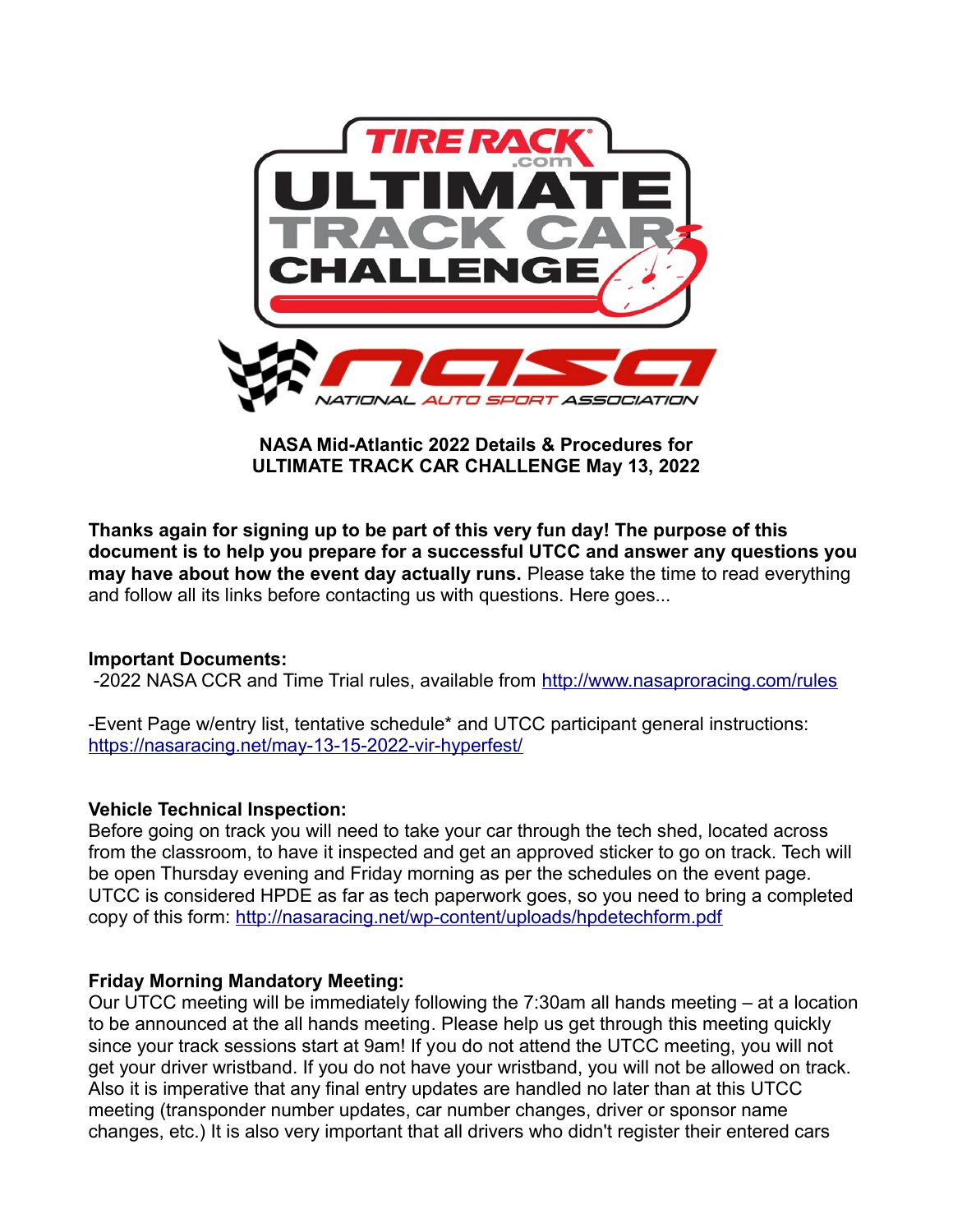themselves are at this meeting to fill out the appropriate paperwork and show proof of NASA membership. Again, if you miss the UTCC meeting you will not be allowed to participate. We may split the group all day to get more open track for everyone. If so, you will get your "A" or "B" assignment when you get your wristband at the end of the UTCC meeting. Please drive only in your assigned group all day long unless we need to move you for some reason.

#### **Later Meetings:**

We do not currently have any additional UTCC meetings planned. We will only have additional meetings if we need to get together and talk about situations that have presented themselves. If one of these special meetings needs to take place, you will hear about it from me directly and over the PA system and on pit road at the end of a track session. Attendance at all meetings is mandatory – passes to get you back on track for following sessions may be handed out. Otherwise, please join us for the UTCC awards (time & location TBA!)

### **Gridding in General:**

Please report to pre-grid at least 10-15 minutes before your session so you can get in the proper starting position and get ready. You are fully expected to know your grid position in advance. Please do not rely on our grid staff to tell you the spot you should be in. Grid sheets for later UTCC sessions will be posted well before each UTCC session, usually on the door to the registration room in the tech shed as well as online. It is your responsibility to go to find out what your grid spot for your next UTCC session is. Again please do not rely on our grid staff to help with this. Gridding in correct order for UTCC is 100% up to the drivers.

### **Gridding for the Warm-Up Session:**

Please line up as best you can in order from theoretical fastest to theoretical slowest. Times will only be taken to make sure your transponders are functioning properly, and to give us some basis for lining up the first timed session if necessary. Your warmup times will not count toward the results. Please treat the warmup like a warmup and do not drive flat-out, especially during the first few laps. Penalties will be more severe for spins, 4-offs, and other infractions during the warmup sessions. There is also a mandatory point-by in place for all passing during the warmup sessions. Any passing done without a point-by during the warmup sessions will be subject to penalty (i.e. losing times during later sessions, or worse.) After the warmups all timed sessions are full open passing, point-by is optional for the rest of the day.

# **Gridding for Timed Session #1:**

Please line up again in order from theoretical fastest to theoretical slowest. The grid staff may use the warmup times for reference when lining you up, but your actual grid spot is up to you. Please note: the "Gentlemen's Agreement" grid system is in place for warmups and all timed sessions. That is, lining up in correct order should certainly be a group activity meant to benefit every driver. If you know someone is faster than you regardless of class and regardless of warmup times, feel free to let 'em grid in front of you. If we each take a few seconds to talk to each other and make sure the car gridded in front of us is probably faster and the car gridded behind us is possibly slower, this will work out great - clean laps for everyone from the start of each session being the goal of course, not immediate traffic that could've been avoided.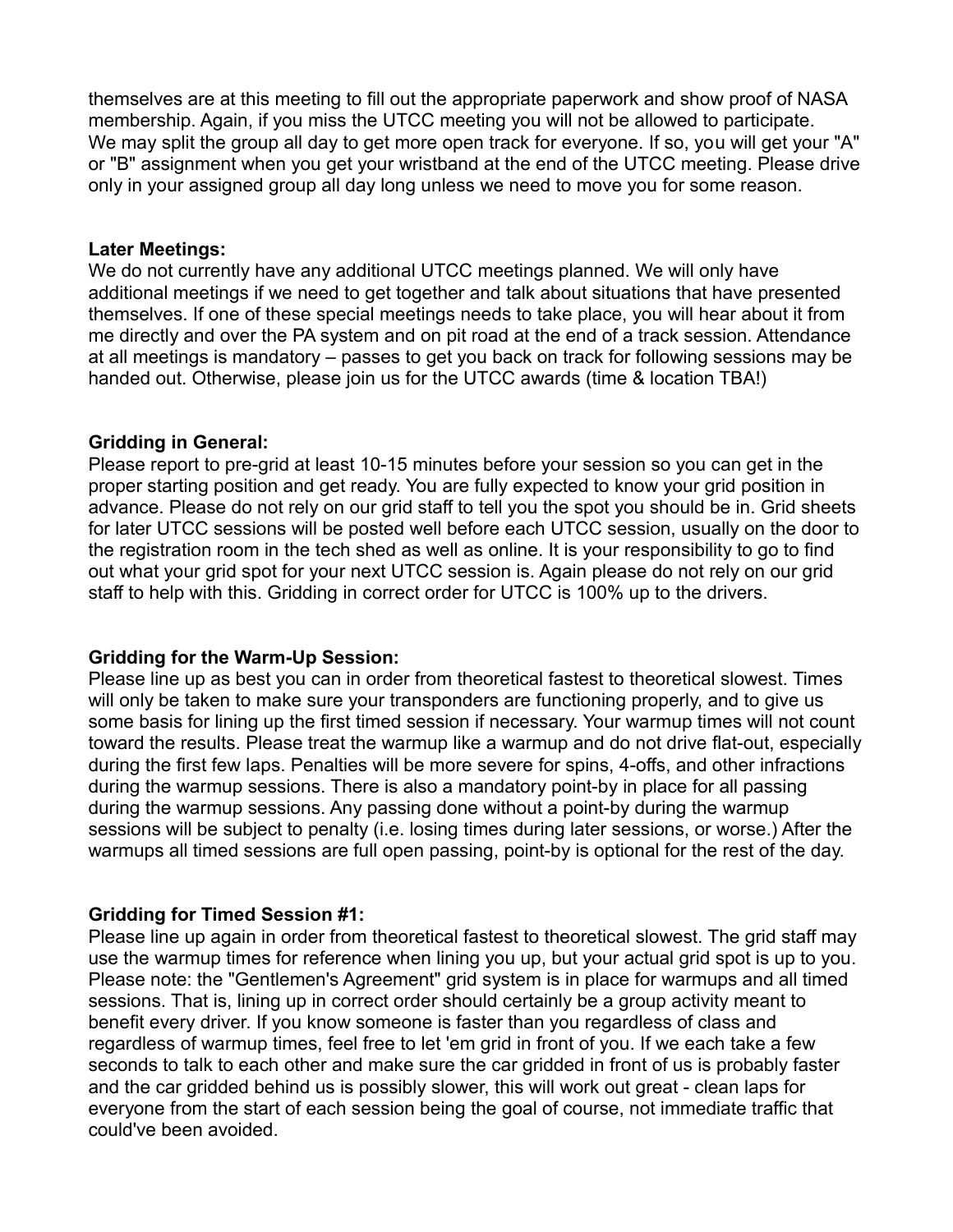### **Gridding for Later Timed Sessions:**

Please line up according to your prior session time (for the second timed session of the day) and your best time of the day so far (for later timed sessions) to minimize unwanted congestion on track. As per above it is 100% up to you to know your spot and get this right. The grid staff will make you wait until the pack has completed at least one lap if you are late to grid (i.e. if you arrive after the 3-minute call) or if you have no time on the sheet for whatever reason. Worth mentioning again, if you get to grid late (i.e. after the 3-minute call) you will be held until after the pack has completed one hot lap. This is so no participant has to deal with traffic early in a timed session, and so everyone has the best chance of getting clear "flyer" laps as a result. Everyone has the same right to clear track early in the session, whether they're driving a 90hp car or a 900hp car. So those who are late to grid will certainly lose track time as a result.

## **Going On Track at the start of any Session:**

It is required that you maintain at least a 3 to 5 car-length gap from any other vehicle during the "roll on roll off" out lap behind the pace car - please do not follow too closely or bunch up the field or hang back, it just hurts everyone's chances at getting a clear "flyer" lap early in each session. We will absolutely penalize drivers who cannot follow these simple instructions. Also please do not scrub your tires after the first three corners, and if you must scrub tires, please make sure you do it laterally (side-to-side) not by rapidly accelerating then braking, because that really messes up the proper spacing between cars at the start (which is, again, essential if everyone is going to get clean laps when the green flag flies.)

# **UTCC Session First Lap/Pace Car Procedure:**

You must follow the pace car and maintain whatever speed - again maintaining the aforementioned 3 to 5 car gap between each of you - UNTIL the pace car gets to T11 (right hander, oak tree corner onto the back straight.) Pace will then go "lights out" if the field is definitely about to take the green flag, and accelerate away from the pack. DO NOT SPEED UP WITH THE PACE CAR, SIMPLY MAINTAIN WHATEVER SPEED THE PACE CAR WAS DOING. Then, once the pace car is long gone, begin accelerating to your full pace NO EARLIER THAN AT T14 (top of the hill into rollercoaster) with the end goal being full-tiltboogie by the time to you get to the turn-in for T16 (left hander before T17 hogpen right hander onto front straight.) Again DO NOT EXCEED WHATEVER MAXIMUM SPEED THE PACE CAR WAS DOING UNTIL YOU GET TO T14 IF NOT LATER, BUT DO NOT SLOW WAY DOWN EITHER - MAINTAIN THAT SPEED. The goal here is to get the pace car on pit road early, so you can get a run through the last corner before the front straight, then take the green flag at full speed. This procedure is primarily the responsibility of whoever is first in line behind the pace car, and that person will absolutely be penalized if this procedure is not followed correctly. Again worth noting: "hanging back" to bunch up the field and get a run to the green is not allowed!

# **Passing Rules:**

Passing rules are "anywhere anytime WITH OR WITHOUT A POINT-BY" for all UTCC timed sessions after the warmup (remember, there's a mandatory point-by during the warmup sessions only.) The overtaking driver goes offline and it is the overtaking driver's responsibility to complete the pass safely - the driver being overtaken should \*NOT\* "get out of the way."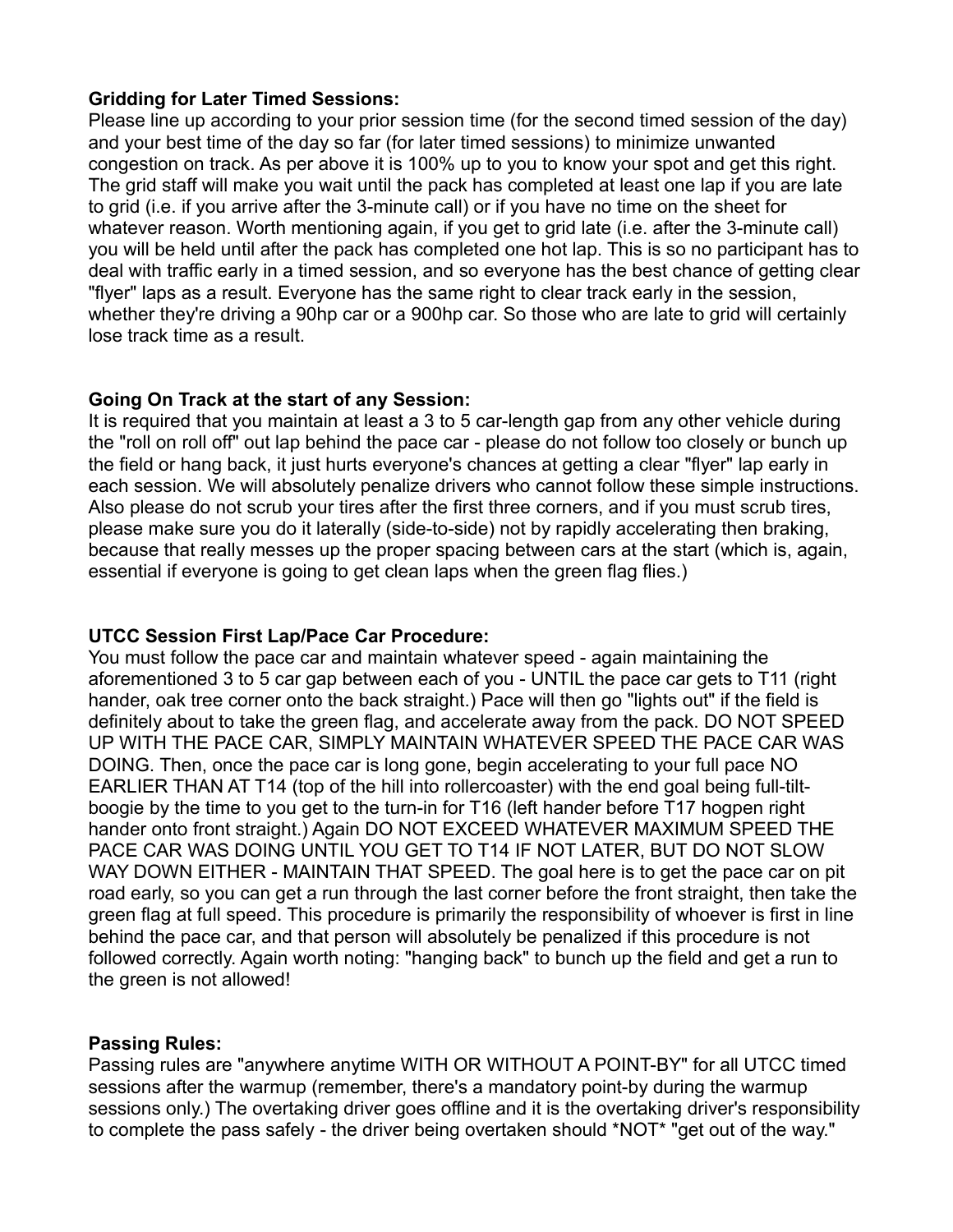Staying consistent and predictable with your line will help faster drivers safely overtake you. Please note: open passing is absolutely NOT an excuse for unsafe passing (i.e. NO divebombing into corners, etc.)

#### **Flyer Laps:**

With a little thought and cooperation we can all work together to get "flyer" hot laps vs. slower laps between flyers during timed UTCC sessions. So we have a mandatory point-by if you know you are not on a hot lap but are either regaining speed to take another hot one, or done with your session and planning to pit in. For example, if another participant approaches from behind during any of my usual two or three hot laps I will not automatically point them by, they will have to get around me offline as usual. However if another participant approaches from behind during my warm(ish) lap or my cooldown lap I will stay on line but point them by offline early - and very clearly/obviously. I think many folks already do this... but if everyone does it, we will all benefit.

### **Driving Rules & On-Track Incidents:**

If you do any of the following: "rough driving, unsafe passing, putting all 4 wheels off the pavement, any spin on or off pavement, significant loss of control, or contact of any kind", it will result in an automatic disqualification (DQ) plus no time on the results for that session specifically. Doing so during the warmup will result in a DQ of your time from the first two timed sessions. Repeat offenders will be dealt with harshly - if you display a pattern of driving beyond your skillset and/or if you think that going off track multiple times in a day is acceptable, you not only risk multiple DQs, but also your ability to continue driving both at this event and with NASA in general.

Across the board you MUST pit in immediately and speak with an official if you exhibit any action described in the first sentence of this section. If you spin or go 4-off or similar and do not pit in immediately you have now done two things wrong which means a greater chance of losing all times for the day. Also you are considered "guilty until proven innocent" - that is, any action described in the first sentence of this section will immediately and automatically DQ your time for that session if not worse, then it is your responsibility to find Jon and explain what happened if you feel the incident was not your fault (i.e. drove straight off to miss a spinning car, etc.) Video and/or witnesses are very helpful in those discussions.

As mentioned above, any at-fault driving mentioned above during any warmup will now result in a DQ of session times from both the first and second timed sessions that day, as well as probably being parked for at least one timed session (depending upon severity of offense.) Across the board we need fewer spins/offs/etc during the warmups! You should not be turning flat-out 10/10ths laps during the warmups... they are for warming up your car... as well as your brain, eyes, hands, etc.

Also, a DQ in a prior session does not cause you to start from the back in a later timed session since that just creates traffic. However, we will treat repeat offenders more harshly since that could be considered less of a penalty for on-track errors. UTCC drivers are expected to be some of the best, safest, and fastest participants at this event. Therefore your ability to go back on track will absolutely be in jeopardy if you think it's ok to go off track multiple times in a day.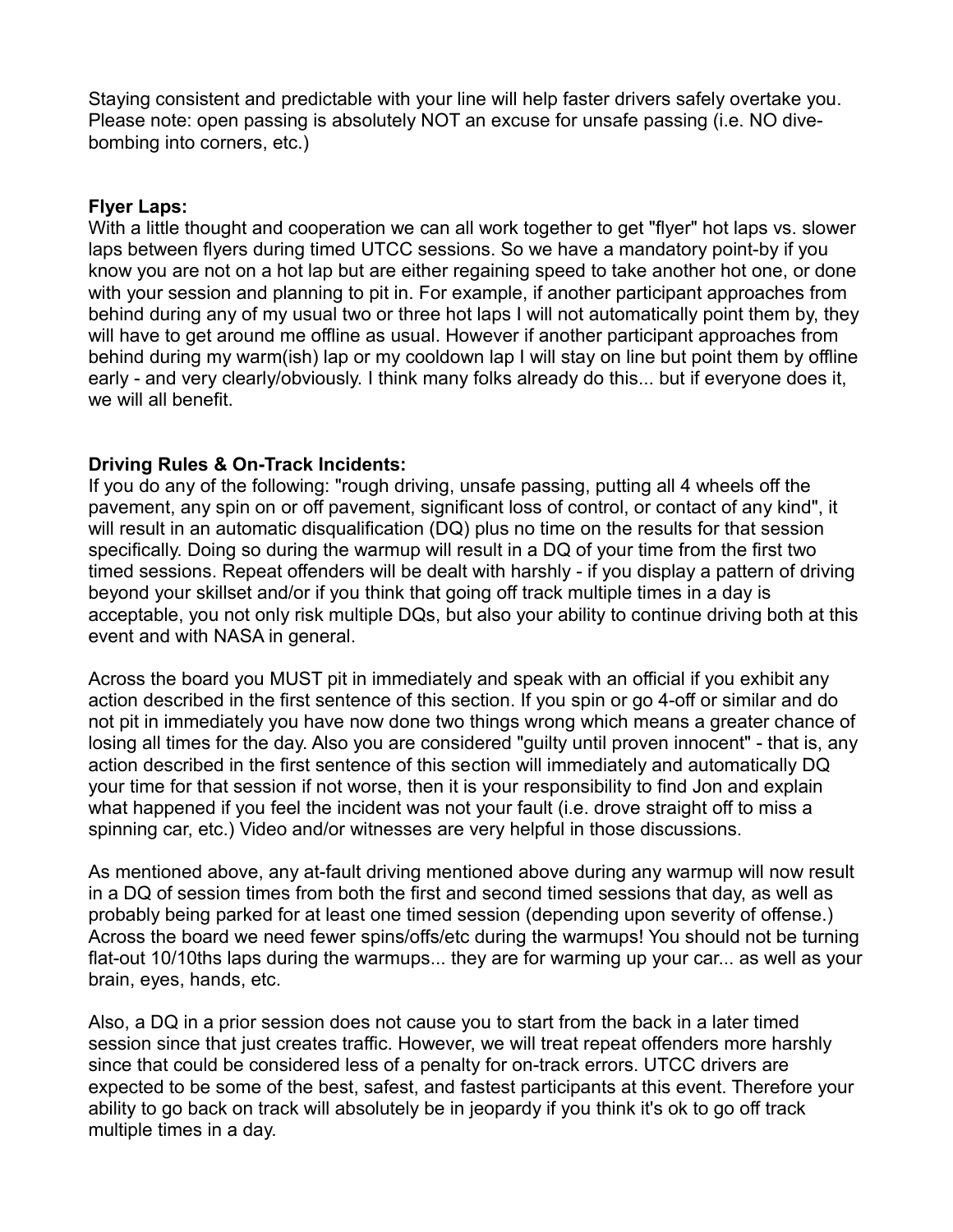### **Car Numbers and Required Decals:**

All UTCC vehicles shall exhibit their assigned car number on both sides. The numbers must be at least ten (10) inches tall and be of a contrasting color. No numbers may be placed on the side windows. Numbers on the front or rear of the car are recommended but not required. Metallic numbers, and numbers having iridescent and/or reflective properties, are prohibited. Other numbers on the car are not allowed since that will just cause confusion for timing & scoring. Failure to properly display car numbers will result in a black flag and the loss of track time until said display has been corrected.

NASA decals must be displayed on all four sides of each UTCC car and are available at registration during hours listed on the schedule. GRM will be providing the required additional decals to go on each UTCC car, these will be available trackside on Thursday and early Friday from the GRM staff, and/or at the UTCC drivers meeting on Friday morning. Decals from any sanctioning body other than NASA need to be removed or covered up for this event. Failure to properly display the required decals including NASA stickers will result in a black flag and the loss of track time until said display has been corrected.

## **Transponder Numbers:**

TX #s must be registered before the warmup session, no exceptions. If you are borrowing or renting one, please make sure a "half-sheet" is filled out at Registration or during the UTCC drivers meeting at the absolute latest. We have a hand-held transponder tester at registration if you would like to make sure yours is working and has a strong signal from whatever location on the car. If your transponder is not working, we will do our best to relay that info to you from the starter stand during a warmup and/or on pit road after a black flag if it's during a timed session.

### **Pit Road & White Board:**

After you take the last lap of your session and proceed to your paddock spot, please note the large white dry-erase board at the end of pit road, just before you turn right to go back into the paddock. When a transponder problem or other issue is noted, the pit & grid staff will do everything in their power to make sure you know it applies to you, but as you know, pit & grid can get very busy, so please make a habit of looking for and reading the sign board each and every time you come in. If you don't see the board prominently displayed, you can assume there is no message for you or your group. However if you miss the board and don't go where-ever you need to go immediately, you can assume - at a minimum - that your session times will be DQ'd if not worse.

### **Results:**

Results sheets are usually posted by 30 minutes after each timed session and can be found in the hallway of the control building by the bathrooms & classroom door and/or inside the door to Registration in the tech shed. Again this year we will be posting fewer copies in an attempt to save paper and reduce waste. Please use an electronic device to view results you can see session results at timingscoring.drivenasa.com and/or Race Hero. We should also have live T&S posted to the front page of [http://www.nasaracing.net](http://www.nasaracing.net/) during all timed sessions. However this is all dependent upon internet and/or cell connection, which can be unreliable at the track. We'll do our best but please don't be mad at us if there are technical